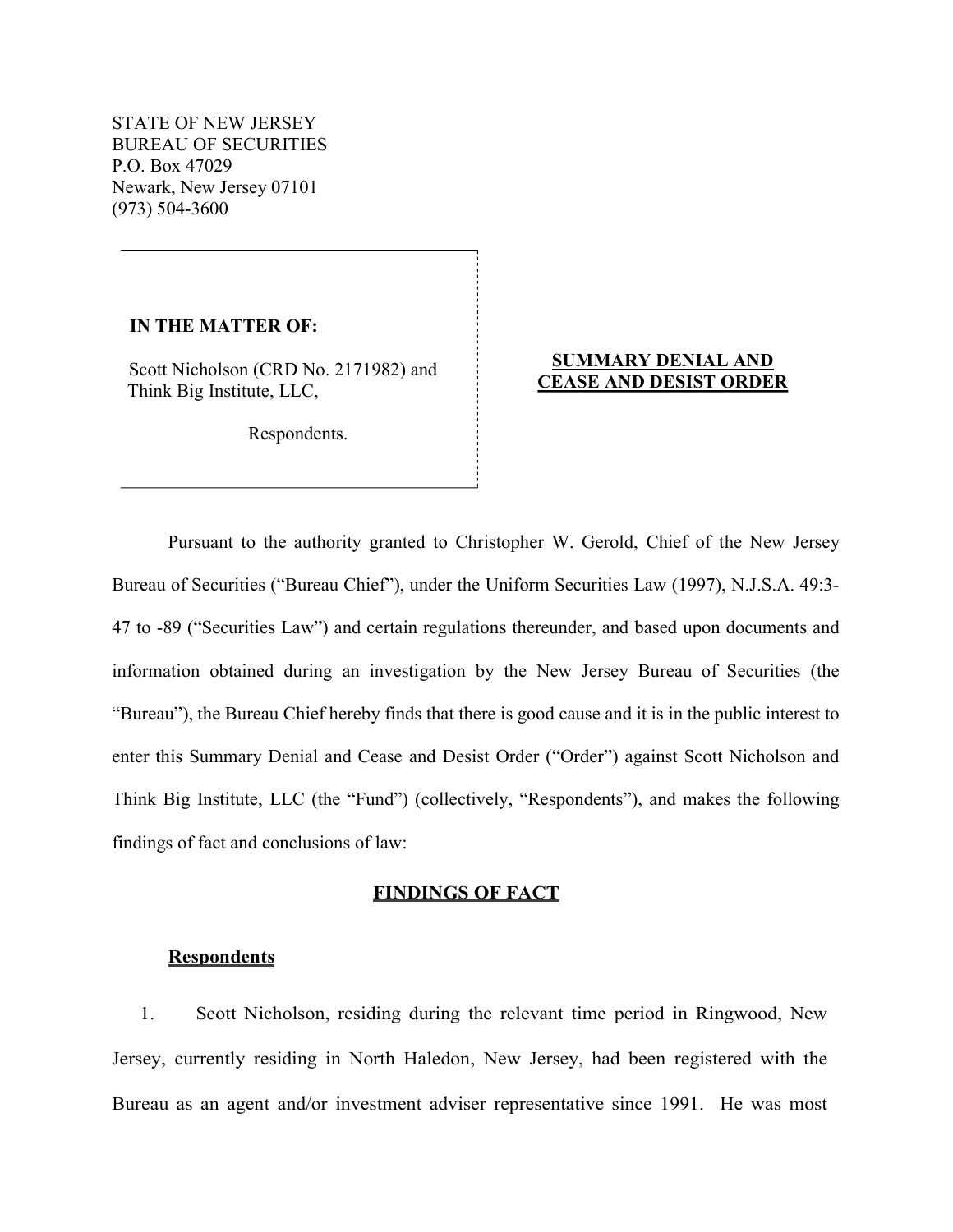recently registered as an agent of Cambridge Investment Research, Inc. (CRD No. 39543) from January 3, 2007 until April 30, 2009 and as an investment adviser representative of Cambridge Investment Research Advisors, Inc. (CRD No. 134139) from January 4, 2007 through April 30, 2009. Nicholson has not been registered with the Bureau in any capacity since 2009.

2. Think Big Institute, LLC ("Think Big") is a New Jersey limited liability company organized on June 25, 2005. Nicholson was the only listed member/manager and registered agent of Think Big. Think Big has never been registered with the Bureau in any capacity.

#### Nicholson Offered and Sold Investments through Think Big

3. In or about 2008, Nicholson organized a pooled investment with five friends. Nicholson agreed to invest and trade the money from investors through his company, Think Big. Nicholson and Think Big initially raised approximately \$25,000. Nicholson was the only person who made investment and trading decisions.

4. Between 2008 and 2017, at least twenty-five New Jersey investors invested approximately \$559,000 with Nicholson and Think Big.

5. Nicholson verbally agreed with investors that he would receive 10% of the profits from his trading as a commission.

### Nicholson and Think Big Defrauded Investors

6. Nicholson and Think Big originally opened an account at a commodities firm in the name of Think Big to trade investors' funds. Initially, Nicholson and Think Big were successfully trading and generating profits for the investors. However, in or about 2011,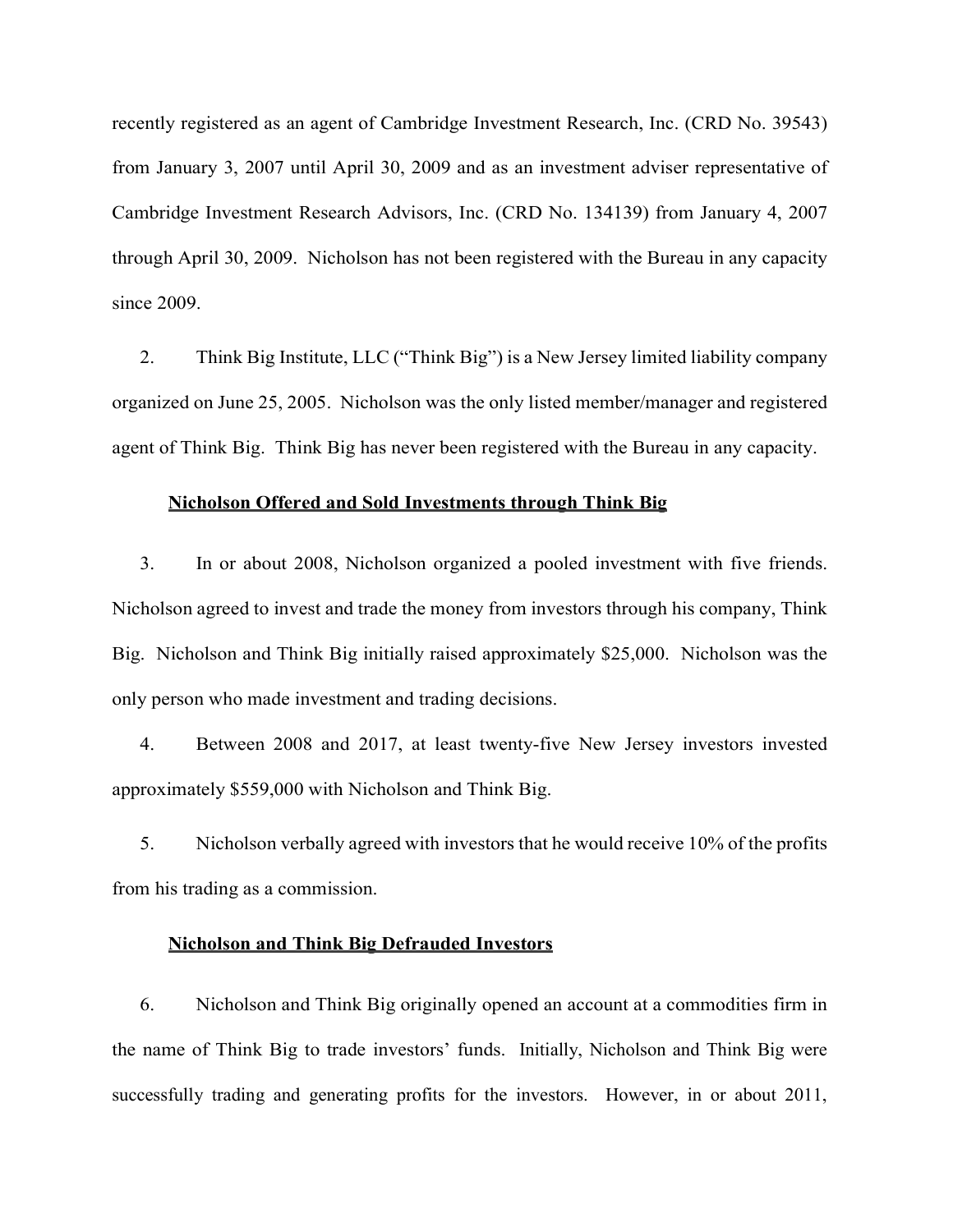Nicholson and Think Big started to lose money trading. Instead of disclosing the losses to the investors, Nicholson created fictitious account statements that he provided to investors to hide the trading losses. The fictitious account statements were "cut and paste" facsimiles from real statements and showed positive returns (and no loss in value) even though at some point all investment assets had been lost in the market or, as described below, misappropriated.

7. From 2011 to 2017, Nicholson and Think Big provided false and misleading account statements to investors.

8. Since at least 2017, Nicholson, through Think Big, was misappropriating money from investors for personal use, including to pay credit card debt, household utility bills, and a mortgage.

9. In January 2018, Nicholson finally admitted to the Think Big investors that their money was gone and their investment was worthless.

10. On March 13, 2018, Nicholson signed a promissory note agreeing to pay restitution in the amount of \$471,601.05 to the twenty-five investors within 36 months. To date however, Nicholson has only paid approximately \$12,000 per the terms of the note.

#### CONCLUSIONS OF LAW

## NICHOLSON AND THINK BIG MADE UNTRUE STATEMENTS OF MATERIAL FACT OR OMITTED TO STATE MATERIAL FACTS NECESSARY IN ORDER TO MAKE THE STATEMENTS MADE, IN LIGHT OF THE CIRCUMSTANCES UNDER WHICH THEY WERE MADE, NOT MISLEADING, IN VIOLATION OF N.J.S.A. 49:3-52(b)

19. The preceding paragraphs are incorporated by reference as though set forth verbatim herein.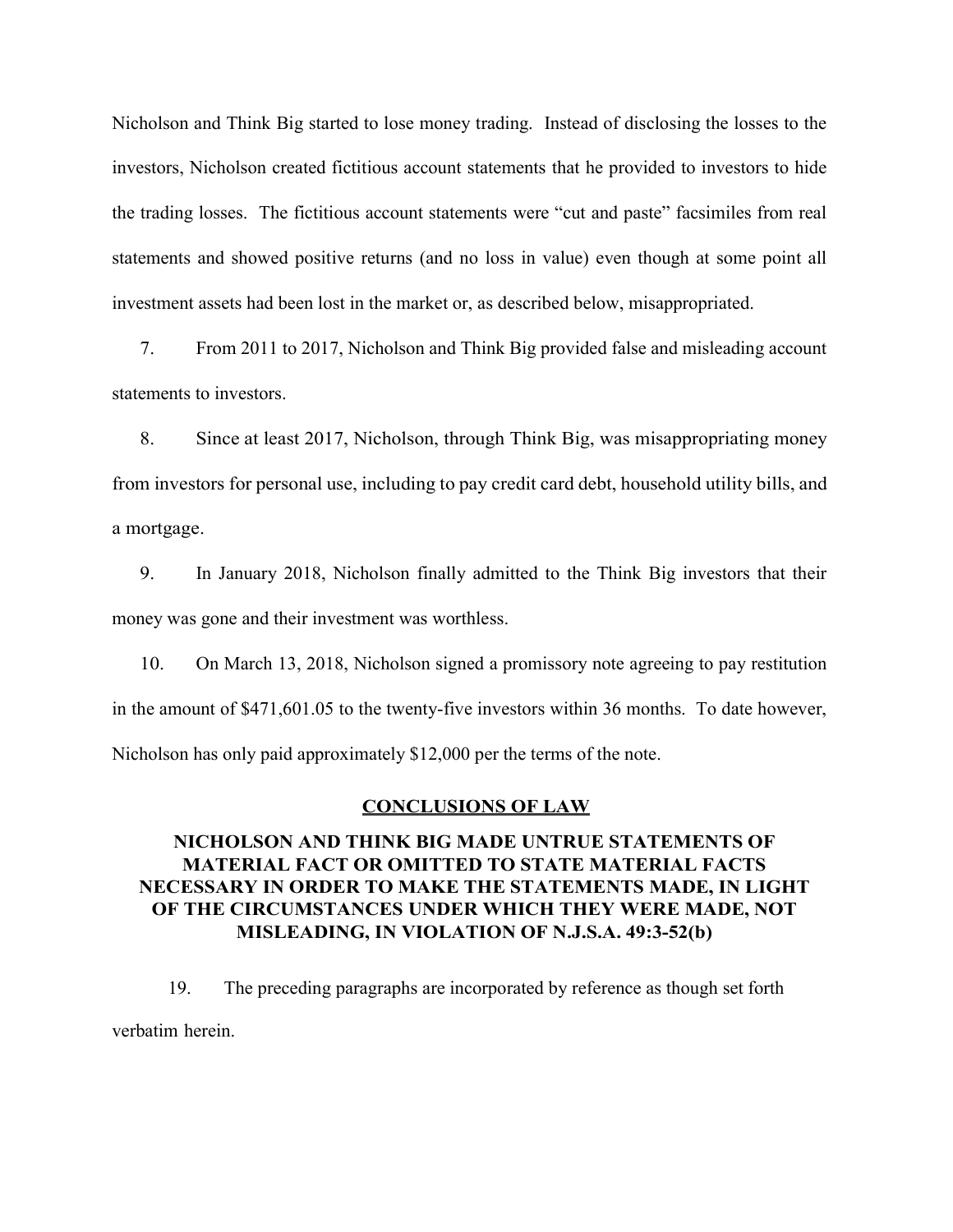20. Nicholson and Think Big, through Nicholson, in connection with the offer and sale of securities, made untrue statements of material fact and/or omitted to state material facts necessary in order to make the statements made, in light of the circumstances under which they were made, not misleading to investors by, among other things, creating and providing to investors false account statements to hide trading losses.

21. Each omission or materially false or misleading statement made by Nicholson and Think Big constitutes a violation of N.J.S.A. 49:3-52(b).

22. Each violation of N.J.S.A. 49:3-52(b) is a separate violation of the Securities Law and is cause for the denial of certain exemptions.

23. N.J.S.A. 49:3-69(a)(1) empowers the Bureau Chief to issue a cease and desist order against persons engaged in prohibited activities, directing them to cease and desist from further illegal activity or doing acts in furtherance thereof.

# NICHOLSON ENGAGED IN AN ACT, PRACTICE OR COURSE OF BUSINESS WHICH OPERATED OR WOULD OPERATE AS A FRAUD OR DECEIT UPON ANY PERSON IN VIOLATION OF N.J.S.A. 49:3-52(c)

24. The preceding paragraphs are incorporated by reference as though fully set forth at length herein.

25. By creating and providing to investors false account statements and misappropriating investor funds for his personal use, Nicholson and Think Big engaged in an "act, practice, or course of business which operates or would operate as a fraud or deceit upon" investors in violation of N.J.S.A. 49:3-52(c).

26. Each violation of N.J.S.A.  $49:3-52(c)$  is a separate violation of the Securities Law and is cause for the denial of certain exemptions.

27. N.J.S.A. 49:3-69(a)(1) empowers the Bureau Chief to issue a cease and desist order against persons engaged in prohibited activities, directing them to cease and desist from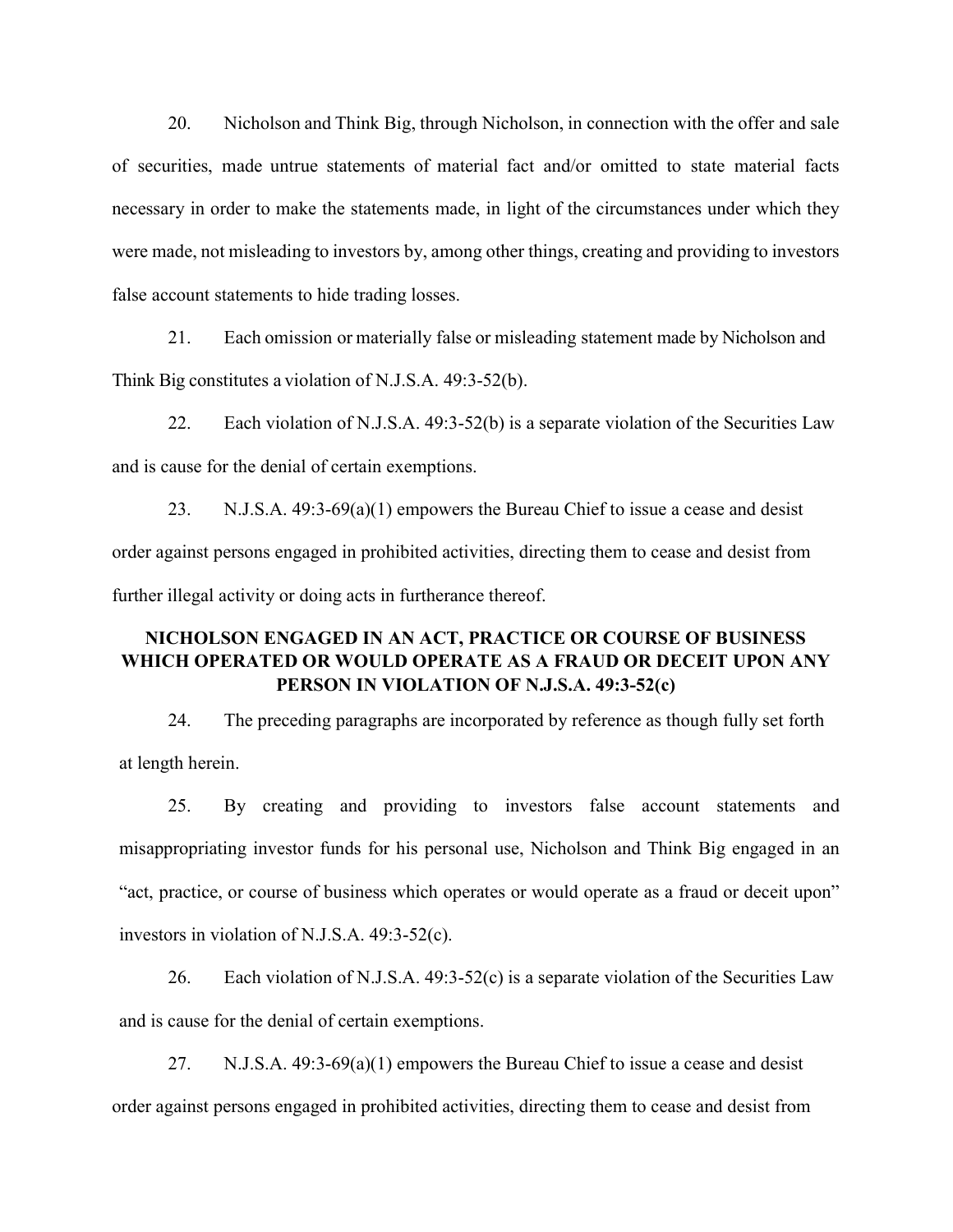further illegal activity or doing acts in furtherance thereof.

THEREFORE, it is on this 21<sup>st</sup> day of April 2021, ORDERED that:

31. Scott Nicholson shall CEASE AND DESIST from violating the Securities Law as described in the findings above and any further violations of the Securities Law;

32. Scott Nicholson and Think Big are DENIED all exemptions contained in paragraphs 9, 10, and 11 of N.J.S.A. 49:3-50(a) and all exemptions contained in N.J.S.A. 49:3- 50(b).

33. The exemptions to the registration requirements provided by N.J.S.A. 49:3-56(b), N.J.S.A. 49:3-56(c), and N.J.S.A. 49:3-56(g) are DENIED as to Scott Nicholson and Think Big.

 $\cup$   $\longrightarrow$   $\cup$   $\cup$ Christopher W. Gerold, Chief New Jersey **Bureau** of Securities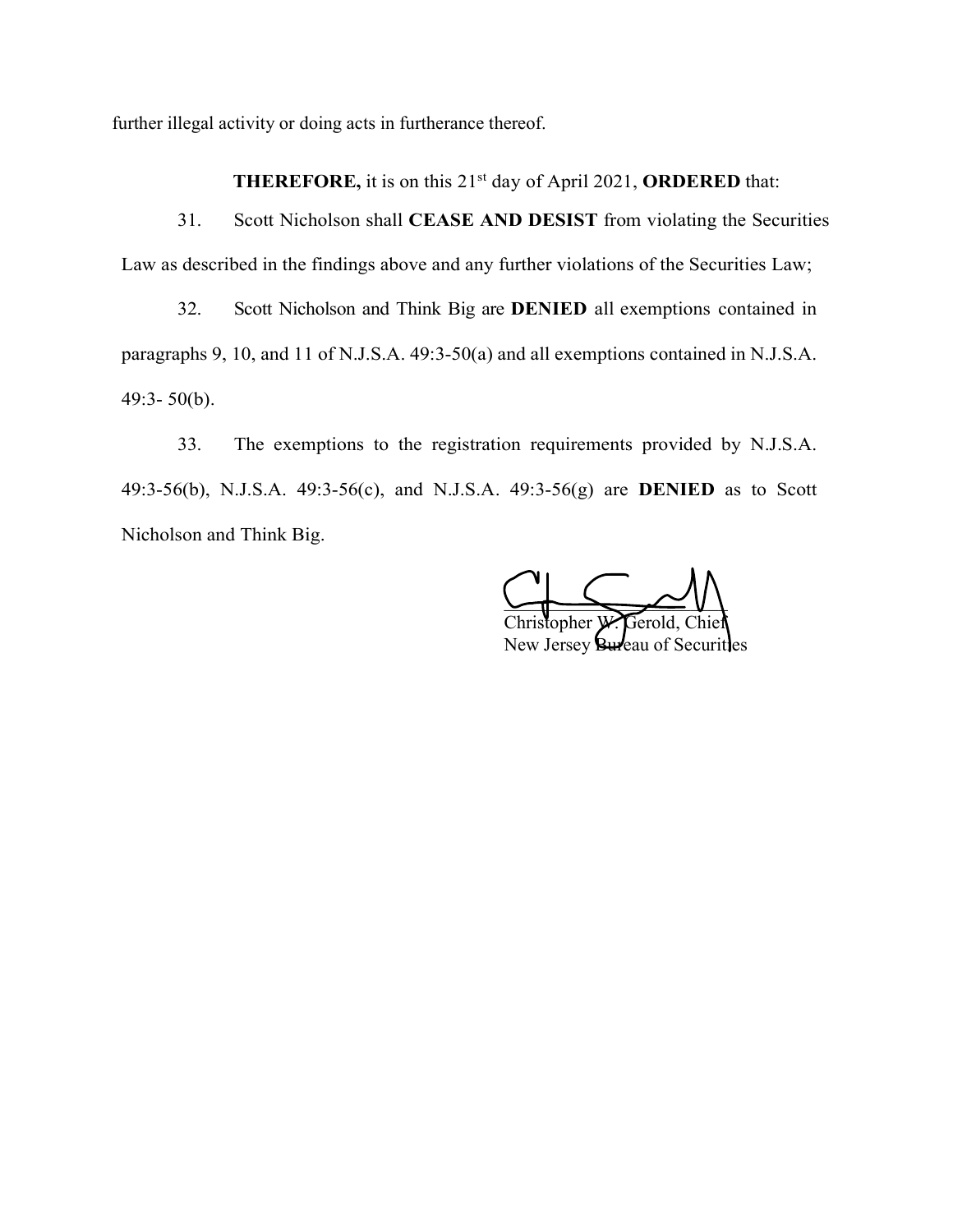#### NOTICE OF RIGHT TO HEARING

 Pursuant to N.J.S.A. 49:3-69(a)(1)(i) the Bureau Chief shall entertain on no less than three days' notice a written application to lift the Summary Order on written application of the person subject thereto and in connection therewith may, but need not, hold a hearing and hear testimony, but shall provide to the person subject thereto a written statement of the reasons for the Order to Cease and Desist.

 Pursuant to N.J.S.A. 49:3-69(a)(l)(ii), upon service of notice of the Summary Order issued by the Bureau Chief, the person subject thereto shall have up to 15 days to respond to the Bureau in the form of a written answer and written request for a hearing. The Bureau Chief shall, within five days of receiving the answer and request for a hearing, either transmit the matter to the Office of Administrative Law for a hearing or schedule a hearing at the Bureau of Securities.

Orders issued pursuant to N.J.S.A. 49:3-69 shall be subject to an application to vacate upon 10 days' notice, and a preliminary hearing on the Order shall be held in any event within 20 days after it is requested, and the filing of a motion to vacate the Order shall toll the time for filing an answer and written request for a hearing.

Pursuant to N.J.S.A.  $49:3-69(a)(1)(iii)$ , if any person subject to the Order fails to respond by filing a written answer and written request for a hearing with the Bureau or moving to vacate the order within the 15 day prescribed period, that person shall have waived the opportunity to be heard. The Order will be a Final Order and shall remain in effect until modified or vacated.